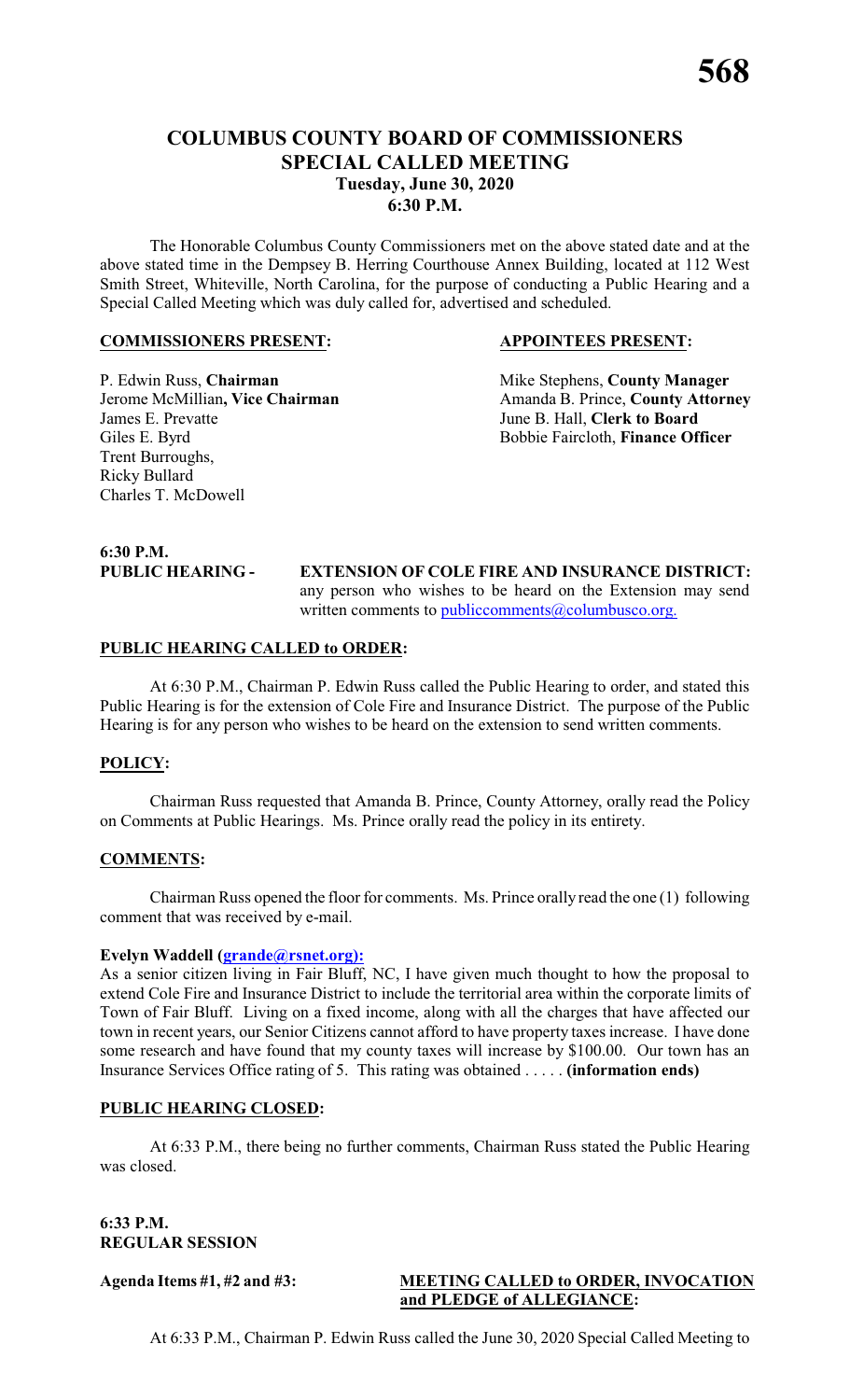order. The invocation was delivered by Commissioner Ricky Bullard. Everyone in attendance stood and pledged Allegiance to the Flag of the United Stated of America which was led by Commissioner Giles E. Byrd.

## **Agenda Item #4: RESOLUTION - RESOLUTION of AGREEMENT to EXTEND the COLE FIRE and INSURANCE DISTRICT to INCLUDE the TOWN of FAIR BLUFF:**

Al Leonard, Fair Bluff Town Manager, requested Board approval and adoption of the following Resolution of Agreement to Extend the Cole Fire and Insurance District to Include the Town of Fair Bluff.

#### **RESOLUTION of AGREEMENT to EXTEND the COLE FIRE and INSURANCE DISTRICT to INCLUDE the TOWN of FAIR BLUFF**

**WHEREAS,** the Town of Fair Bluff (hereinafter referred to as Town) provided, as a governmental service, fire protection through a contract with the Fair Bluff Fire Department (hereinafter referred to as District); **and**

**WHEREAS,** the external territorial boundaries of the Town is contiguous to the District, with the aggregate external boundary coincident with the existing boundary of the District; **and**

WHEREAS, the Town Board of Commissioners passed a Resolution on the 17<sup>th</sup> day of March, 2020, requesting that the territory within the corporate limits of the Town become part of and be included within the boundaries of the Cole Fire Tax District.

**NOW,THEREFORE,BE IT RESOLVED,** we, the Board of Commissioners of Columbus County, do hereby agree for the territory within the corporate limits of the Town of Fair Bluff to become part of and be included within the boundaries of the Cole Fire Tax and Insurance District pursuant to N.C.G.S. §153A-303.

**APPROVED** and **ADOPTED** this the 30th day of June, 2020.

### **COLUMBUS COUNTY BOARD OF COMMISSIONERS**

| $ S $ P. EDWIN RUSS, Chairman           | /s/JEROME McMILLIAN, Vice Chairman         |
|-----------------------------------------|--------------------------------------------|
| <b>S JAMES E. PREVATTE</b>              | <b>S GILES E. BYRD</b>                     |
| <b>/s/ TRENT BURROUGHS</b>              | /s/  RICKY BULLARD                         |
| /s/ CHARLES T. McDOWELL                 | <b>ATTESTED BY:</b>                        |
|                                         | <i>s JUNE B. HALL</i> , Clerk to the Board |
| /s/ MICHAEL H. STEPHENS, County Manager | /s/ AMANDA B. PRINCE, County Attorney      |

Vice Chairman McMillian made a motion to approve and adopt the Resolution of Agreement to Extend the Cole Fire and Insurance District to Include the Town of Fair Bluff, seconded by Commissioners Bullard, the motion unanimously passed.

Commissioner Byrd asked what the tax levy would be. Commissioner Prevatte replied stating the tax levy would be ten (\$ .10) cents.

#### **Agenda Item #5: BUDGET - COLUMBUS COUNTY FY 2020-2021 OPERATING BUDGET APPROVAL and ADOPTION:**

Mike Stephens, Columbus County Manager, requested Board approval and adoption of the Columbus County FY 2020-2021 Operating Budget by adoption and approval of the following Columbus County Budget Ordinance.

# **COLUMBUS COUNTY BUDGET ORDINANCE FISCAL YEAR 2020-2021**

**BE IT ORDAINED** by the Board of Commissioners of Columbus County, North Carolina:

**Section 1:** The following amounts are hereby appropriated in the General Fund for the operation of county government and its activities for the fiscal year beginning July 1, 2020 and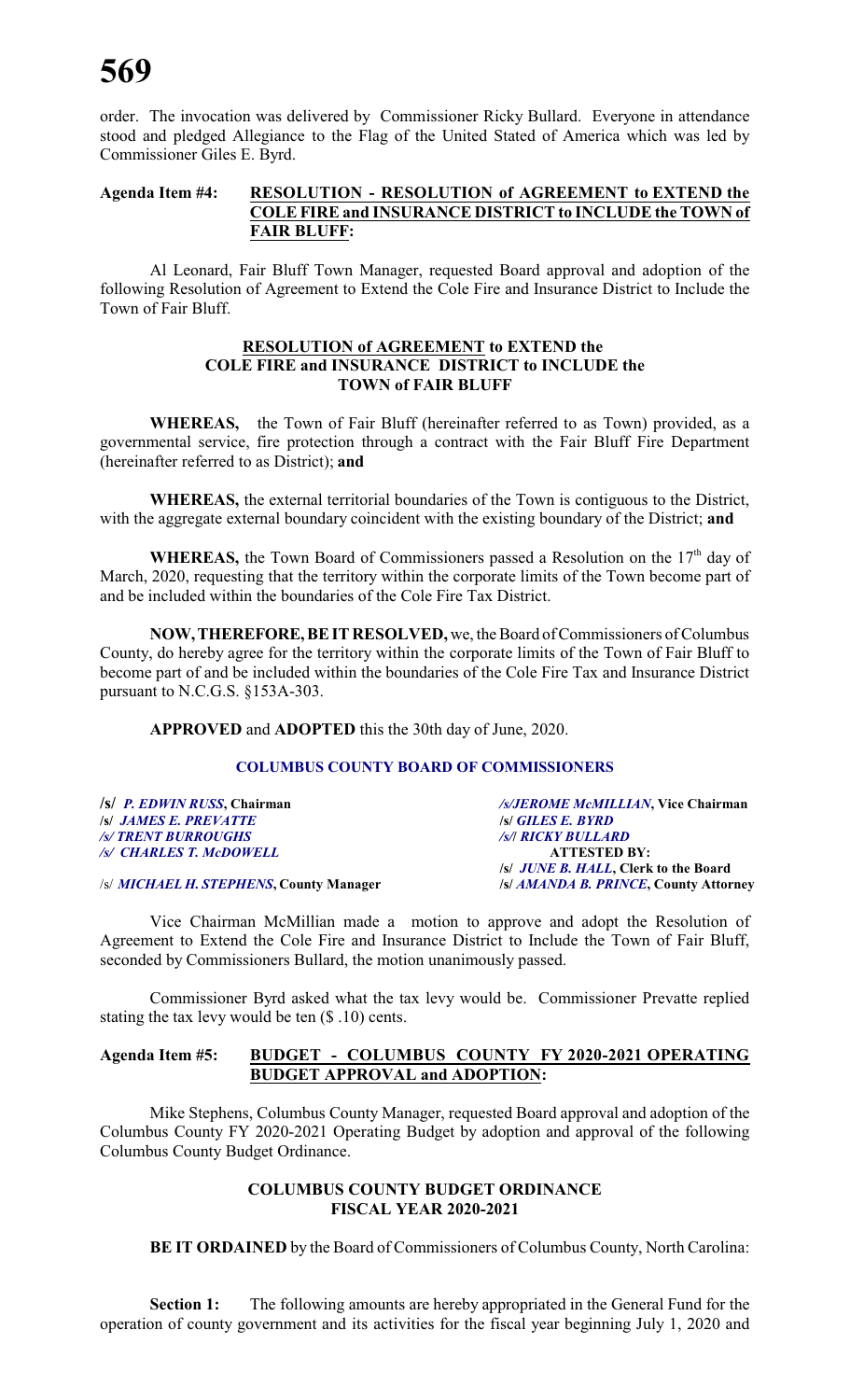ending June 30, 2021 in accordance with the chart of accounts heretofore established for the County.

| <b>DEPARTMENT</b>                     | <b>APPROPRIATIONS</b> |
|---------------------------------------|-----------------------|
| Governing Body                        | 272,154               |
| Administration                        | 279,776               |
| Personnel                             | 166,226               |
| Purchasing & Safety                   | 130,643               |
| Finance                               | 435,650               |
| <b>Tax Administration</b>             | 1,247,897             |
| <b>County Attorney</b>                | 270,412               |
| <b>Court Facilities</b>               | 520,281               |
| Elections                             | 464,507               |
| <b>Register of Deeds</b>              | 449,967               |
| Non - Departmental                    | 1,920,233             |
| <b>Management Information Systems</b> | 421,675               |
| Professional Services                 | 68,638                |
| <b>Central Garage</b>                 | 61,600                |
| Public Buildings - DSS                | 90,800                |
| Public Buildings - Administration     | 21,823                |
| Public Buildings - Senior Center      | 31,406                |
| Public Buildings - Miller             | 303,534               |
| Public Buildings - All Other          | 558,590               |
| Public Buildings - Farm Services      | 30,959                |
| Public Buildings - POTW               | 39,914                |
| Sheriff                               | 6,968,696             |
| Law Enforcement Center                | 3,525,910             |
| <b>EMS</b> Medical Director           | 15,350                |
| <b>Emergency Services</b>             | 1,581,072             |
| Fire Marshal                          | 157,419               |
| <b>Medical Examiner</b>               | 73,000                |
| <b>Animal Control</b>                 | 371,765               |
| Airport                               | 655,234               |
| Planning                              | 204,650               |
| <b>Building Inspection Department</b> | 374,029               |
| <b>Economic Development</b>           | 201,622               |
| Cooperative Extension                 | 530,626               |
| Soil Conservation                     | 232,038               |
| <b>Health Department</b>              | 4,616,313             |
| <b>Social Services</b>                | 9,149,369             |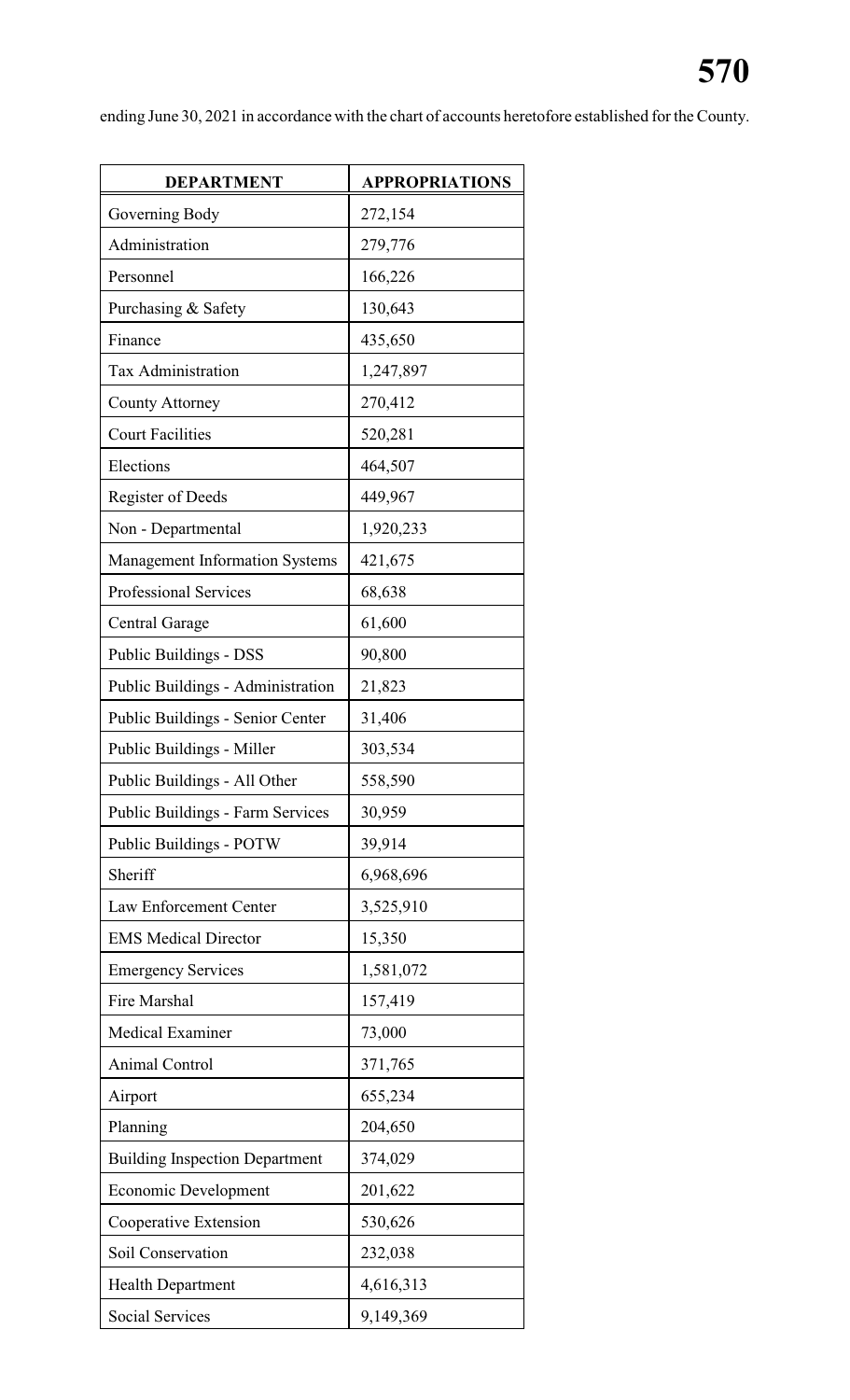| <b>Public Assistance</b>        | 1,772,364  |
|---------------------------------|------------|
| <b>Veterans Services</b>        | 147,435    |
| Education                       | 15,062,620 |
| Library                         | 1,512,916  |
| Parks and Recreation            | 540,927    |
| Department of Aging             | 2,935,082  |
| Special Appropriations          | 944,674    |
| <b>Transfers to Other Funds</b> | 1,695,061  |
| <b>TOTAL APPROPRIATIONS:</b>    | 61,054,857 |

**Section 2:** It is estimated that the following revenues will be available in the General Fund for the fiscal year July 1, 2020 and ending June 30, 2021.

| <b>SOURCE</b>                                     | <b>REVENUE</b> |
|---------------------------------------------------|----------------|
| <b>Ad Valorem Taxes</b>                           | 32,367,110     |
| <b>Court Facilities Revenues</b>                  | 90,000         |
| <b>Sales Tax Revenues</b>                         | 10,628,400     |
| <b>Collections Revenues</b>                       | 39,019         |
| Miscellaneous Revenues                            | 926,100        |
| Transfers                                         | 29,020         |
| <b>Fund Balance Appropriation</b>                 | 1,587,446      |
| <b>Legal Department Revenues</b>                  | 108,001        |
| <b>Elections Revenues</b>                         | 1,500          |
| <b>Register of Deeds Revenues</b>                 | 299,680        |
| <b>Sheriff's Office Revenues</b>                  | 1,768,909      |
| <b>Detention Center Revenues</b>                  | 139,360        |
| <b>Emergency Services Revenues</b>                | 49,705         |
| <b>Fire Marshal Revenues</b>                      | 9,000          |
| <b>Animal Control Revenues</b>                    | 16,200         |
| <b>Airport Revenues</b>                           | 588,500        |
| <b>Building Inspection Department</b><br>Revenues | 432,000        |
| <b>Planning Revenues</b>                          | 9,800          |
| <b>Cooperative Extension Revenues</b>             | 1,200          |
| Soil & Water Conservation<br>Revenues             | 36,000         |
| <b>Health Department Revenues</b>                 | 2,259,211      |
| <b>Social Services Revenues</b>                   | 7,084,722      |
| <b>Veterans Services Revenues</b>                 | 2,000          |
| <b>Education Revenues</b>                         | 261,000        |
| Library Revenues                                  | 205,000        |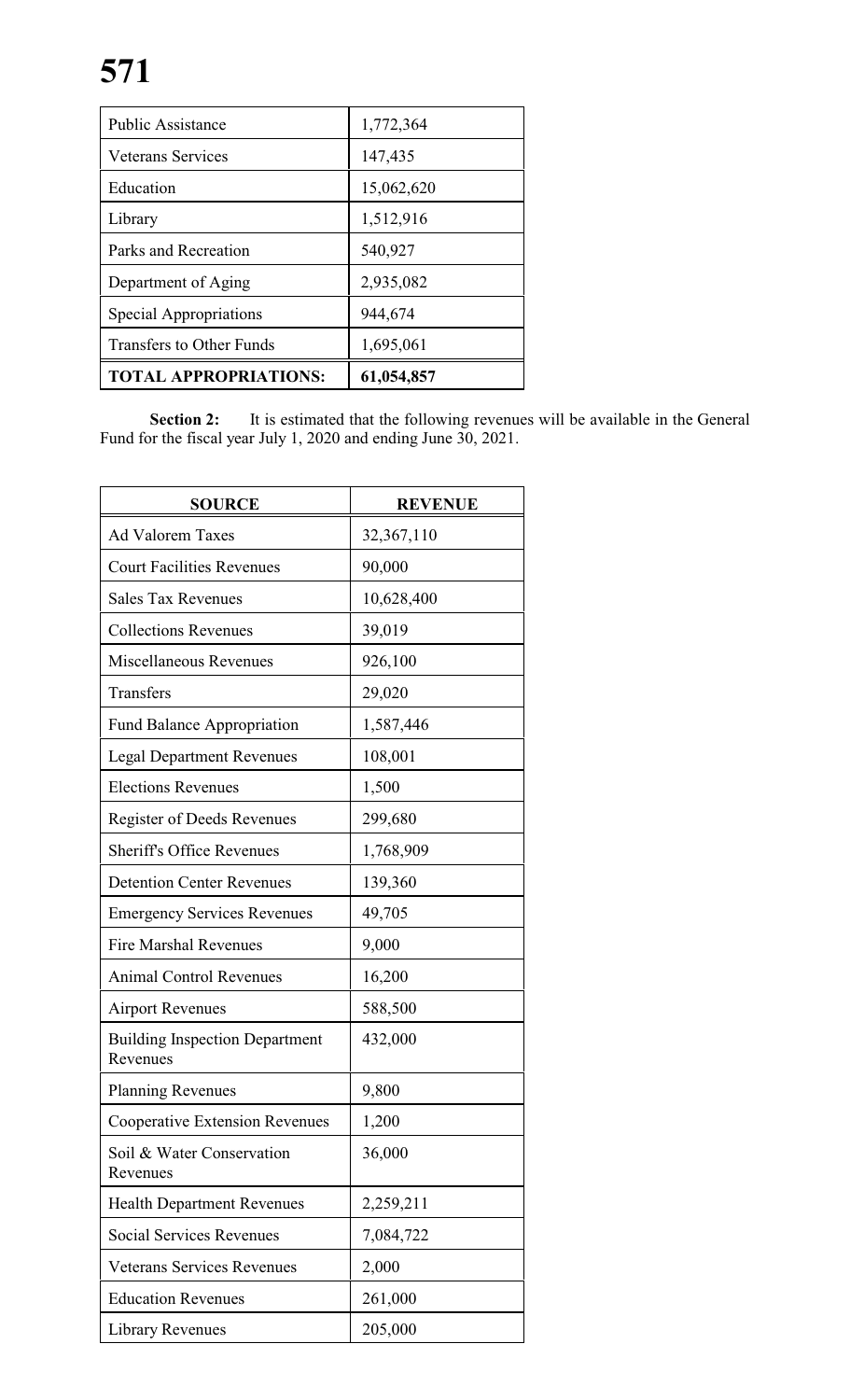| <b>Recreation Revenues</b>       | 11,000     |
|----------------------------------|------------|
| Department of Aging Revenues     | 2,104,974  |
| <b>TOTAL ESTIMATED REVENUES:</b> | 61,054,857 |

**Section 3:** The following amounts are hereby appropriated in the Tax Revaluation Fund for the operation of county government and its activities for the fiscal year beginning July 1, 2020 and ending June 30, 2021 in accordance with the chart of accounts heretofore established for the County.

| Tax Revaluation             | 99,000 |
|-----------------------------|--------|
| <b>Total Appropriations</b> | 99,000 |

**Section 4:** It is estimated that the following revenues will be available in the Tax Revaluation Fund for the fiscal year July 1, 2020 and ending June 30, 2021.

| <b>Transferred From General Fund</b> | 20,000 |
|--------------------------------------|--------|
| <b>Fund Balance Appropriated</b>     | 79,000 |
| <b>Total Estimated Revenues</b>      | 99,000 |

**Section 5:** The following amounts are hereby appropriated in the Ambulance & Rescue Fund for the operation of county government and its activities for the fiscal year beginning July 1, 2020 and ending June 30, 2021 in accordance with the chart of accounts heretofore established for the County.

| Ambulance & Rescue          | 666,466 |
|-----------------------------|---------|
| <b>Total Appropriations</b> | 666,466 |

**Section 6:** It is estimated that the following revenues will be available in the Ambulance & Rescue Fund for the fiscal year July 1, 2020 and ending June 30, 2021.

Ambulance & Rescue Tax 666,466 Total Estimated Revenues 666,466

**Section 7:** The following amounts are hereby appropriated in the Fire Districts Fund for the operation of county government and its activities for the fiscal year beginning July 1, 2020 and ending June 30, 2021 in accordance with the chart of accounts heretofore. established for the County.

| <b>DEPARTMENT</b>                  | <b>APPROPRIATION</b> |
|------------------------------------|----------------------|
| <b>Evergreen Fire District</b>     | 53,680               |
| <b>St James Fire District</b>      | 18,643               |
| North Whiteville Fire District     | 157,852              |
| Nakina Fire District               | 95,860               |
| <b>Old Dock Fire District</b>      | 53,398               |
| <b>Hallsboro Fire District</b>     | 58,331               |
| <b>Roseland Fire District</b>      | 78,677               |
| Yam City Fire District             | 121,656              |
| Acme Delco Fire District           | 308,991              |
| Klondyke Fire District             | 107,677              |
| <b>Coles Service Fire District</b> | 93,986               |
| Cerro Gordo Fire District          | 68,219               |
| Williams Township Fire District    | 95,719               |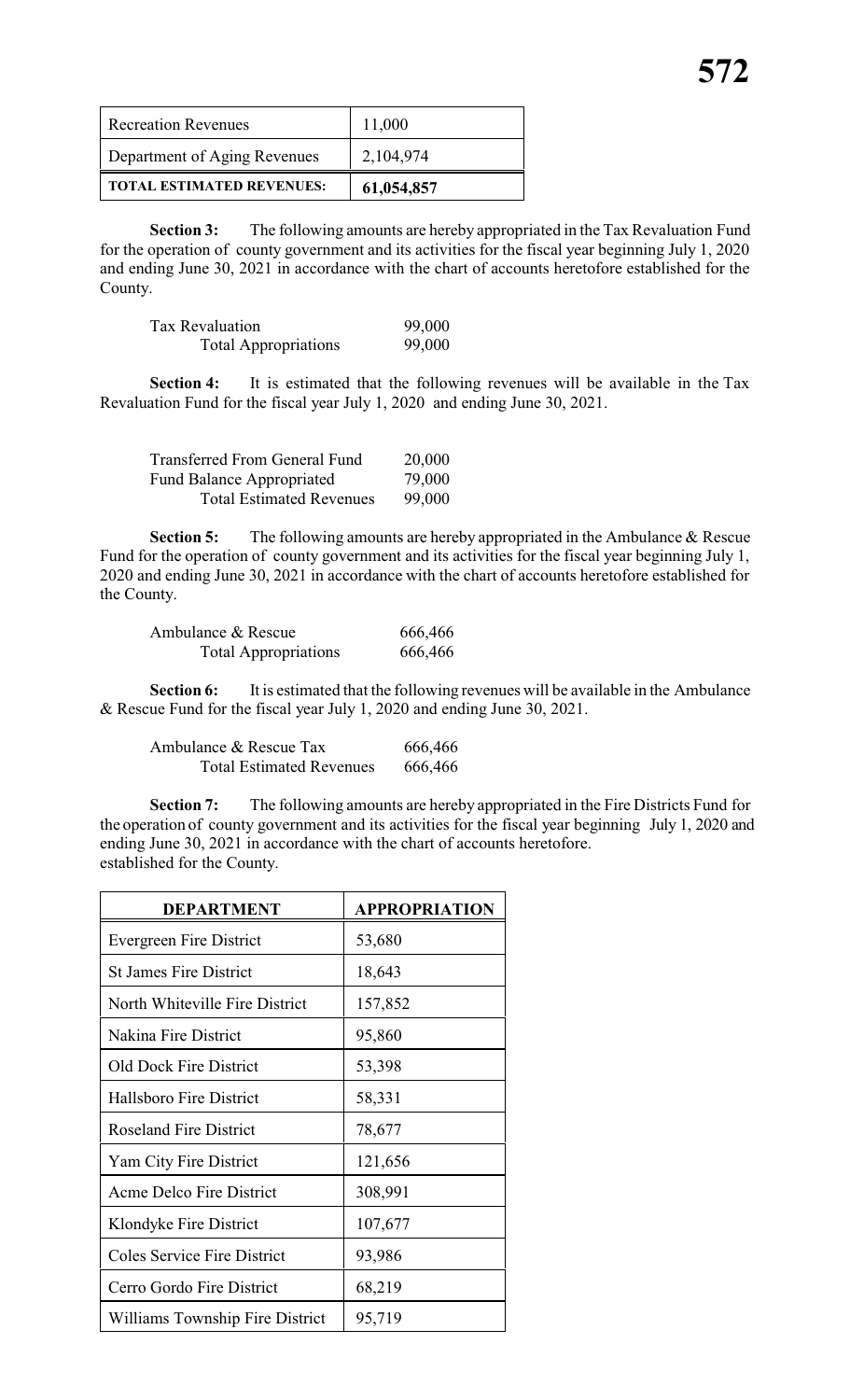| <b>DEPARTMENT</b>                  | <b>APPROPRIATION</b> |
|------------------------------------|----------------------|
| White Marsh-Welch Fire District    | 44,400               |
| <b>Brunswick Fire District</b>     | 135,819              |
| <b>Bolton Fire District</b>        | 35,932               |
| <b>Buckhead Fire District</b>      | 16,905               |
| <b>East Columbus Fire District</b> | 11,677               |
| <b>TOTAL APPROPRIATIONS:</b>       | 1,557,422            |

**Section 8:** It is estimated that the following revenues will be available in the Fire Districts Fund for the fiscal year July 1, 2020 and ending June 30, 2021.

| Special Fire Tax                | 1,557,422 |
|---------------------------------|-----------|
| <b>Total Estimated Revenues</b> | 1,557,422 |

**Section 9:** The following amounts are hereby appropriated in the Debt Service Fund for the operation of county government and its activities for the fiscal year beginning July 1, 2020 and ending June 30, 2021 in accordance with the chart of accounts heretofore established for the County.

| Debt Service                | 2,769,653 |
|-----------------------------|-----------|
| <b>Total Appropriations</b> | 2,769,653 |

**Section 10:** It is estimated that the following revenues will be available in the Debt Service Fund for the fiscal year July 1, 2020 and ending June 30, 2021.

| <b>Transferred From General Fund</b>        | 1,641,962 |
|---------------------------------------------|-----------|
| Transferred From 1/2 Sales and Use Tax      | 269,853   |
| Transferred From Water Districts II, III, V | 857,838   |
| <b>Total Estimated Revenues</b>             | 2,769,653 |

**Section 11:** The following amounts are hereby appropriated in the E - 911Fund for the operation of county government and its activities for the fiscal year beginning July 1, 2020 and ending June 30, 2021 in accordance with the chart of accounts heretofore established for the County.

| <b>EMERGENCY TELEPHONE SYSTEM</b> | 325,811 |
|-----------------------------------|---------|
| <b>Total Appropriations</b>       | 325,811 |

**Section 12:** It is estimated that the following revenues will be available in the E - 911 Fund for the fiscal year July 1, 2020 and ending June 30, 2021.

| NC 911 BOARD REVENUES           | 325,811 |
|---------------------------------|---------|
| <b>Total Estimated Revenues</b> | 325,811 |

**Section 13:** The following amounts are hereby appropriated in the HUD Fund for the operation of county government and its activities for the fiscal year beginning July 1, 2020 and ending June 30, 2021 in accordance with the chart of accounts heretofore established for the County.

| HUD |                             | 1,813,348 |
|-----|-----------------------------|-----------|
|     | <b>Total Appropriations</b> | 1,813,348 |

**Section 14:** It is estimated that the following revenues will be available in the HUD Fund for the fiscal year July 1, 2020 and ending June 30, 2021.

| <b>HUD Revenues</b>             | 1,813,348 |
|---------------------------------|-----------|
| <b>Total Estimated Revenues</b> | 1,813,348 |

**Section 15:** The following amounts are hereby appropriated in the Columbus County Water District I Fund for the operation of county government and its activities for the fiscal year beginning July 1, 2020 and ending June 30, 2021 in accordance with the chart of accounts heretofore established for the County.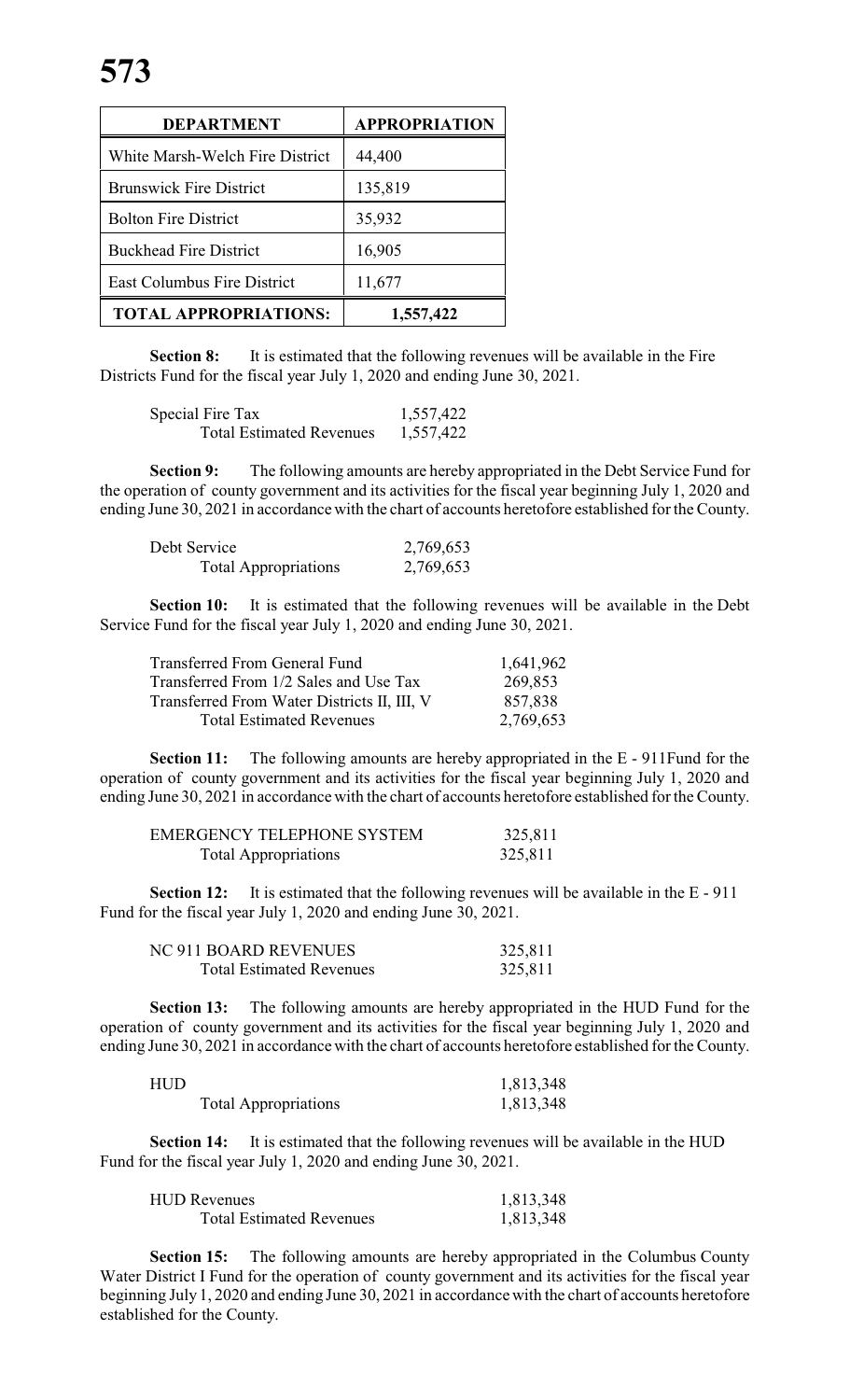| Columbus County Water District | 712,012 |
|--------------------------------|---------|
| <b>Total Appropriations</b>    | 712,012 |

**Section 16:** It is estimated that the following revenues will be available in the Water District I Fund for the fiscal year July 1, 2020 and ending June 30, 2021.

| <b>Revenues From Operations</b> | 712,012 |
|---------------------------------|---------|
| <b>Total Estimated Revenues</b> | 712,012 |

**Section 17:** The following amounts are hereby appropriated in the Columbus County Water District II Fund for the operation of county government and its activities for the fiscal year beginning July 1, 2020 and ending June 30, 2021 in accordance with the chart of accounts heretofore established for the County.

| Columbus County Water District | 961,964 |
|--------------------------------|---------|
| <b>Total Appropriations</b>    | 961,964 |

**Section 18:** It is estimated that the following revenues will be available in the Water District II Fund for the fiscal year July 1, 2020 and ending June 30, 2021.

| <b>Revenues From Operations</b> | 961,964 |
|---------------------------------|---------|
| <b>Total Estimated Revenues</b> | 961,964 |

**Section 19:** The following amounts are hereby appropriated in the Columbus County Water District III Fund for the operation of county government and its activities for the fiscal year beginning July 1, 2020 and ending June 30, 2021 in accordance with the chart of accounts heretofore established for the County.

| Columbus County Water District | 559,450 |
|--------------------------------|---------|
| <b>Total Appropriations</b>    | 559,450 |

**Section 20:** It is estimated that the following revenues will be available in the Water District III Fund for the fiscal year July 1, 2020 and ending June 30, 2021.

| <b>Revenues From Operations</b> | 559,450 |
|---------------------------------|---------|
| <b>Total Estimated Revenues</b> | 559,450 |

**Section 21:** The following amounts are hereby appropriated in the Columbus County Water District IV Fund for the operation of county government and its activities for the fiscal year beginning July 1, 2020 and ending June 30, 2021 in accordance with the chart of accounts heretofore established for the County.

| Columbus County Water District | 716,660 |
|--------------------------------|---------|
| <b>Total Appropriations</b>    | 716,660 |

**Section 22:** It is estimated that the following revenues will be available in the Water District IV Fund for the fiscal year July 1, 2020 and ending June 30, 2021.

| <b>Revenues From Operations</b> | 716,660 |
|---------------------------------|---------|
| <b>Total Estimated Revenues</b> | 716,660 |

**Section 23:** The following amounts are hereby appropriated in the Columbus County Water District V Fund for the operation of county government and its activities for the fiscal year beginning July 1, 2020 and ending June 30, 2021 in accordance with the chart of accounts heretofore established for the County.

| Columbus County Water District | 798,250 |
|--------------------------------|---------|
| <b>Total Appropriations</b>    | 798,250 |

**Section 24:** It is estimated that the following revenues will be available in the Water District V Fund for the fiscal year July 1, 2020 and ending June 30, 2021.

Revenues From Operations 798,250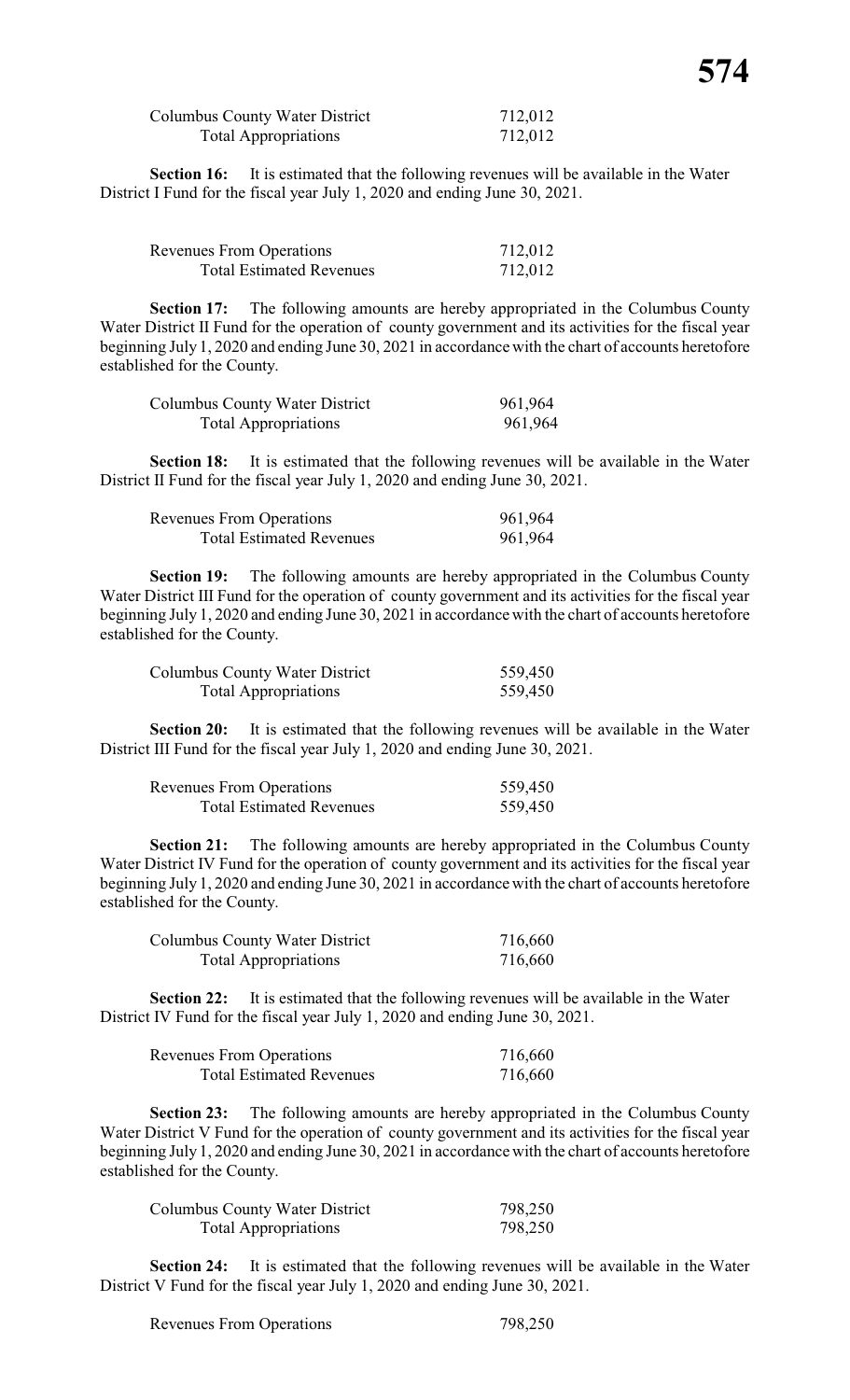Total Estimated Revenues 798,250

**Section 25:** The following amounts are hereby appropriated in the Tabor City Incubator Project Fund for the operation of county government and its activities for the fiscal year beginning July 1, 2020 and ending June 30, 2021 in accordance with the chart of accounts heretofore established for the County.

| <b>Tabor City Incubator Project</b> | 40,000 |
|-------------------------------------|--------|
| <b>Total Appropriations</b>         | 40,000 |

**Section 26:** It is estimated that the following revenues will be available in the Tabor City Incubator Project Fund for the fiscal year July 1, 2020 and ending June 30, 2021.

| <b>Revenues From Operations</b> | 40,000 |
|---------------------------------|--------|
| <b>Total Estimated Revenues</b> | 40,000 |

**Section 27:** The following amounts are hereby appropriated in the Transportation Fund for the operation of county government and its activities for the fiscal year beginning July 1, 2020 and ending June 30, 2021 in accordance with the chart of accounts heretofore established for the County.

| Transportation              | 632,989 |
|-----------------------------|---------|
| <b>Total Appropriations</b> | 632,989 |

**Section 28:** It is estimated that the following revenues will be available in the Transportation Fund for the fiscal year July 1, 2020 and ending June 30, 2021.

| <b>Revenues From Operations</b> | 632,989 |
|---------------------------------|---------|
| <b>Total Estimated Revenues</b> | 632,989 |

**Section 29:** The following amounts are hereby appropriated in the Solid Waste Fund for the operation of county government and its activities for the fiscal year beginning July 1, 2020 and ending June 30, 2021 in accordance with the chart of accounts heretofore established for the County.

| Solid Waste                 | 5,035,404 |
|-----------------------------|-----------|
| <b>Total Appropriations</b> | 5,035,404 |

**Section 30:** It is estimated that the following revenues will be available in the Solid Waste Fund for the fiscal year July 1, 2020 and ending June 30, 2021.

| Landfill User Fees<br>3,906,654              |  |
|----------------------------------------------|--|
| Tipping Fees<br>1,005,750                    |  |
| Tire Disposal<br>50,000                      |  |
| Miscellaneous<br>73,000                      |  |
| <b>Total Estimated Revenues</b><br>5,035,404 |  |

**Section 31:** There is hereby levied a tax rate of eighty and one half cents(\$0.80 5) per one hundred dollars (\$100) valuation of property listed as of January 1, 2020 for the purpose of raising revenue included in "Ad Valorem Taxes" in the General Fund in Section 2 of this ordinance.

**Section 32:** The Budget Officer is hereby authorized to transfer appropriations as contained herein under the following conditions.

- A. He/she may transfer amounts between line items expenditures within a department without report being required. These changes should not result in increases in recurring obligations such as salaries.
- B. He/she may transfer amounts between departments without a report being required.
- C. He/she may not transfer any amounts between funds, except as approved by the Board of Commissioners in the Budget Ordinance as amended.

**Section 33:** The Finance Officer may make cash advances between funds for a period not to exceed ninety (90) days without reporting to the Board of Commissioners. Any advances that extend beyond ninety (90) days must be approved by the Board. All advances that will be outstanding at the end of any fiscal year must be approved by the Board.